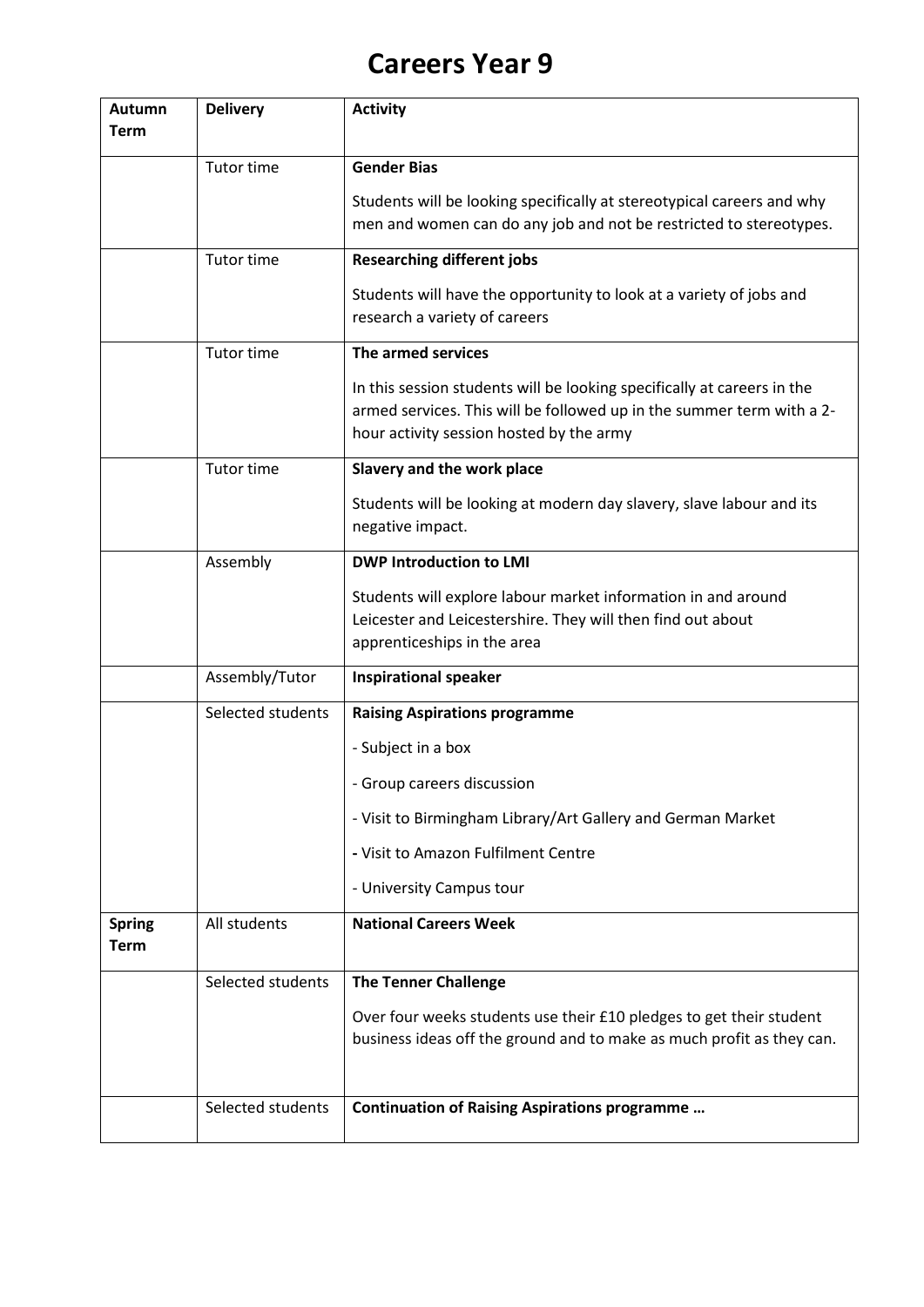|                       | Selected students | Lego League                                                                                                                                                                                                                                                                                                                                                                               |
|-----------------------|-------------------|-------------------------------------------------------------------------------------------------------------------------------------------------------------------------------------------------------------------------------------------------------------------------------------------------------------------------------------------------------------------------------------------|
|                       |                   | We will be provided with a Lego robot, along with all the information<br>from Lego about the tournament. Teams will be required to complete<br>an innovation project, where they must identify an issue in the<br>community and devise a solution for this issue. They will also be<br>required to design and code a robot to overcome certain 'missions' in a<br>competitive robot game. |
|                       | All students      | <b>Inspirational speaker</b>                                                                                                                                                                                                                                                                                                                                                              |
|                       | All students      | <b>Barclays Lifeskills - Session 1:</b>                                                                                                                                                                                                                                                                                                                                                   |
|                       |                   | <b>Recognizing your Money Personality</b>                                                                                                                                                                                                                                                                                                                                                 |
|                       |                   | This lesson is designed to help students understand money<br>habits, money personalities, the difference between needs and wants,<br>and how to plan for future purchases.                                                                                                                                                                                                                |
|                       |                   | <b>Lesson learning outcomes</b>                                                                                                                                                                                                                                                                                                                                                           |
|                       |                   | Reflect on their own attitude to money and spending<br>compared to others                                                                                                                                                                                                                                                                                                                 |
|                       |                   | Prioritise needs and wants in different scenarios                                                                                                                                                                                                                                                                                                                                         |
|                       |                   | Calculate the potential cost implications of borrowing to<br>purchase a big item                                                                                                                                                                                                                                                                                                          |
|                       | All students      | <b>Barclays lifeskills session 2:</b>                                                                                                                                                                                                                                                                                                                                                     |
|                       |                   | <b>Money and Work</b>                                                                                                                                                                                                                                                                                                                                                                     |
|                       |                   | This lesson is designed to introduce students to the key information<br>around pay and payslips. By the end of activity students will be able to:                                                                                                                                                                                                                                         |
|                       |                   | Identify the main features of a payslip, and be able to explain<br>some key terms                                                                                                                                                                                                                                                                                                         |
|                       |                   | Calculate gross and net pay accounting for a range of<br>deductions                                                                                                                                                                                                                                                                                                                       |
|                       |                   | Identify employee benefits beyond salary                                                                                                                                                                                                                                                                                                                                                  |
|                       | Selected students | <b>Tomorrows Engineers Robotics Challenge</b>                                                                                                                                                                                                                                                                                                                                             |
|                       |                   | Using robotics, design and discovery, students learn how to build,<br>programme and control LEGO robots to complete a series of short<br>aviation missions, using the LEGO® MINDSTORMS® Education EV3 sets.                                                                                                                                                                               |
|                       |                   | They will then demonstrate their skills at a challenge event near them.                                                                                                                                                                                                                                                                                                                   |
| <b>Summer</b><br>Term | <b>Tutor Time</b> | <b>Employability session</b>                                                                                                                                                                                                                                                                                                                                                              |
|                       | Tutor time        | <b>Employability session</b>                                                                                                                                                                                                                                                                                                                                                              |
|                       | Selected students | <b>Continuation of Raising Aspirations programme</b>                                                                                                                                                                                                                                                                                                                                      |
|                       | Assembly          | <b>Inspirational speaker</b>                                                                                                                                                                                                                                                                                                                                                              |
|                       | Selected students | <b>University Campus Tour</b>                                                                                                                                                                                                                                                                                                                                                             |